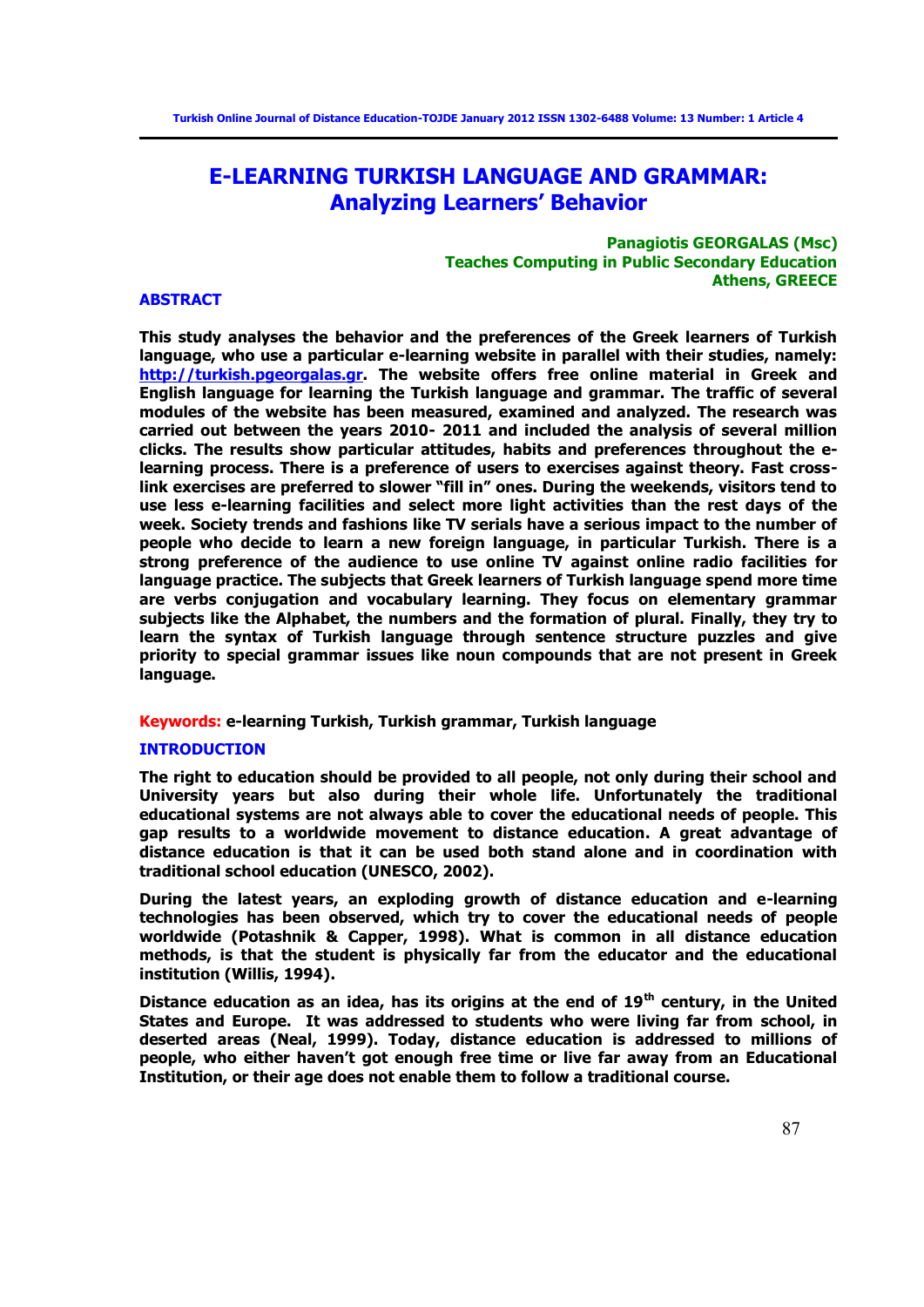**Nowadays, a vast variety of courses, subjects and solutions is offered to students and potential students. In addition, specialization and customization is usually provided to fully cover different student's needs. E-learning applications have mainly been developed for online distance education, with an extensive usage of electronic media (Sandars, 2006). Recent developments in Web technologies and modern Artificial Intelligence techniques can provide higher-level services to students.** 

**Furthermore, there has been a revolution to Web-based education, as educational technology is step by step implemented into Web-based education. Modern web applications have brought classroom independence and platform independence. Nowadays, multiple authoring tools are offered for the development of Web-based courses, combined with cheap and efficient storage and distribution of course materials. (Devedzic, 2004).** 

**Foreign language teaching was one of the main sectors that Information and Communication Technologies (ICT) were integrated into distance learning courses. During the latest decades more and more elaborate Computer Assisted Language Learning (CALL) applications have been developed and offered to students. The wealth of information available on the Web enables teachers and learners access to language learning resources like never before. Online journals, newspapers, magazines, provide authentic material for language learners (Morrison, 2002). At the same time, teachers can find lesson plans and ideas, exercises, assessment tools, and other materials to use in their classroom. But on the other hand, increased technological sophistication does not always result to increased pedagogical effectiveness (Salaberry, 2001). Most often elaborated e-learning computer applications can't motivate students to learn, as they can't effectively embed technology into teaching.**

**When a potential student needs to learn a foreign language, different than the most popular ones, he/she has to overcome several problems. Firstly, it is difficult to find a tutor who can effectively teach the requested language. In addition, there are limited opportunities for practice and communication with native speakers. It is also difficult to find effective learning material like books, exercises and examples. Finally, it is almost impossible sometimes to form groups of students of the same level to learn a not very popular foreign language. Especially in Greece, this problem becomes more intense because of the many islands and rural areas (Chatziplis, Vassala, & Lionarakis, 2007). Information and communication technologies can support e-learning, giving at the same time new possibilities and crucial assistance to the student. Information Technology applications to foreign languages have seen a tremendous growth during the last decades (Chapelle, 2001). Special software tools, like text to speech conversion and speaking avatars provide the student the chance to listen to a natural speaker of the foreign language in real life conditions (Garrison, 2003). In any case, what makes students learn a new subject isn't the computer itself, but some carefully created real life** 

**Consequently, there is always a challenge to explore the new possibilities that computers and Web technology can bring to foreign language teaching. This challenge becomes greater for languages different than English, where less work has been done.** 

**scenarios and the interaction between students and those models (Kozma, 2001).** 

**The lack of online learning applications, with detailed theory, large number of exercises and multiple examples, in order to teach and learn the grammar and the syntax of Turkish language, is a serious problem for potential and active learners. This fact may bring difficulties or distract many people from learning Turkish or any other non-widely taught language.**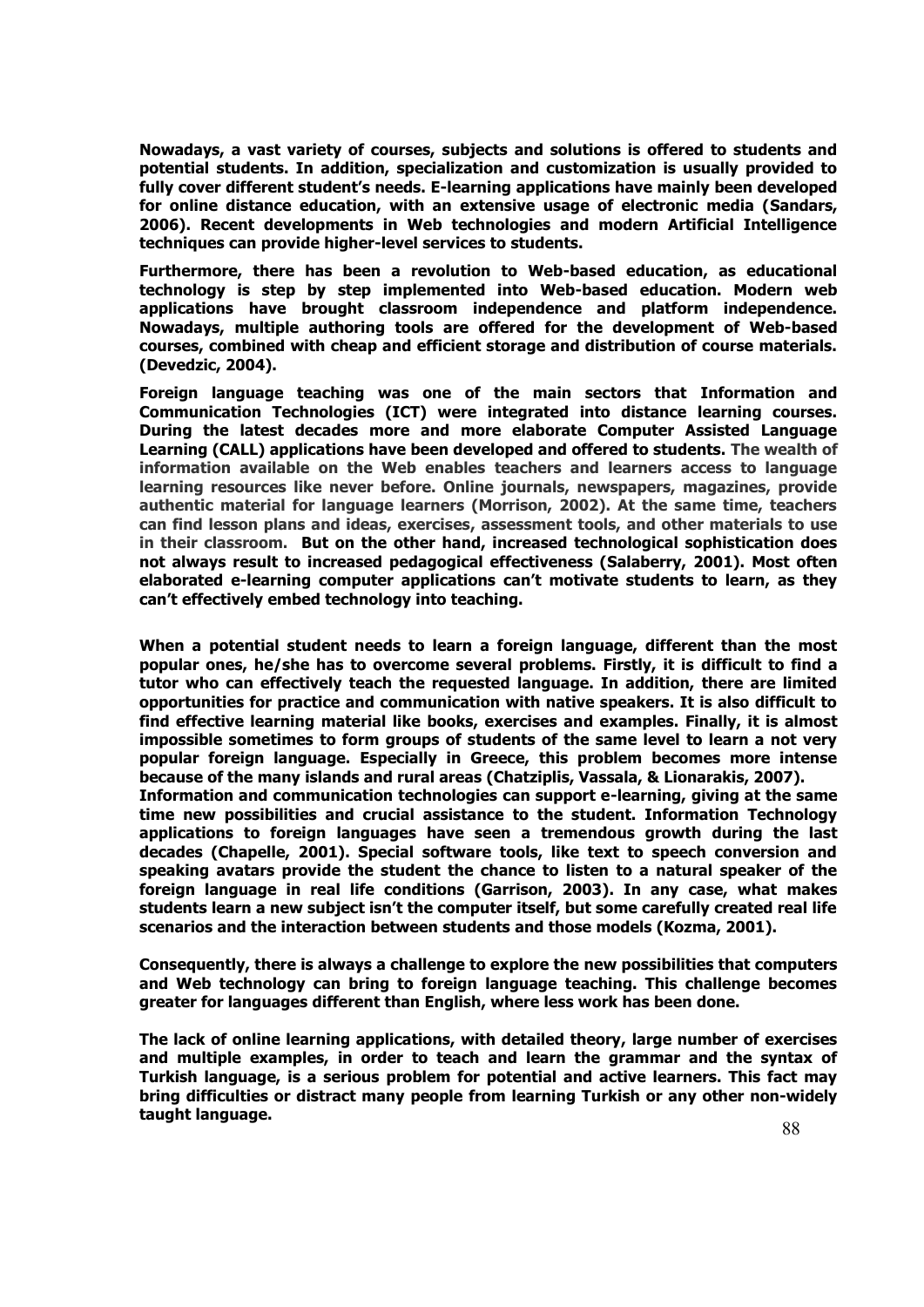**As it concerns Turkish language, several online courses are offered from official sources leading to a certificate. Anadolu University is one of the most well known course providers.** 

**According to a study on this program (Altunay, 2010), distance learning courses are beneficial to language learning but they cannot be as effective as traditional courses or learning a language with natural speakers. Tömer language school from Ankara University also provides distance learning courses leading to a certificate.** 

**There are also some unofficial online Turkish language resources from individual educators and private companies. These include classic websites, forums, social media communities and even mutual language teaching exchanges. The educational approaches vary from educator to educator. Most of the above resources are addressed to English speaking students. There are only a few online resources for Greek speaking learners of Turkish language.** 

**For this reason a Web application was created, whose purpose is to use multiple teaching approaches to achieve the effective learning of Turkish language and grammar. Colours, drawings, videos, avatars and pictures are widely used throughout the project in order to combine learning and entertainment. Furthermore, this distance learning method tries to take away the stress from the students because everything is online, so they can use it at home, any time of the day. Finally, learners can keep their own pace on study and focus on their special interests.** 

**The aim of this study is to use statistical data from the website in order to explore learners' preferences, interactions with society trends and find out what Greek students expect from a Turkish language e-learning website.** 

# **THE WEBSITE**

**The website application is addressed to Greek and international learners of Turkish language as a learning tool and especially to those who do not have adequate access to Turkish language resources. This application, as almost all e-learning applications, does not intend to substitute the traditional teacher (Jones, 1986) but to open some new ways in distance education. The methodology that has been adopted intends to be student oriented rather than examination oriented. Grammar rules and sources of mistakes are analyzed in most modules. Feedback and help is constantly provided to students. The access to the website is free and no subscription is needed. There are two language versions of the website: A Greek and an international (English). Booth versions host almost the same learning material. The Greek version, analyzed in this study, can be found at the address: [http://turkish.pgeorgalas.gr](http://turkish.pgeorgalas.gr/)** 

**The website is suitable for statistical analysis as it is visited monthly by more than 25,000 visitors who make about 170,000 clicks (November 2011). Learners of Turkish language can find it easily, as there are distinct links to it from the Greek version of Wikipedia at "Τουρκική Γλώσσα (Turkish language)" article and from many local and international language resource centers, libraries and directories. In addition it has kept for a long time the first places in the results of search engines on many Greek keywords having to do with Turkish language, Turkish grammar etc.**

### **WEBSITE CONSTRUCTION AND PEDAGOGIC APPROACH**

89 **The grammar rules analyzed in the website are based on official Turkish grammar books (Göksel, 2005 & Lewis, 2000).**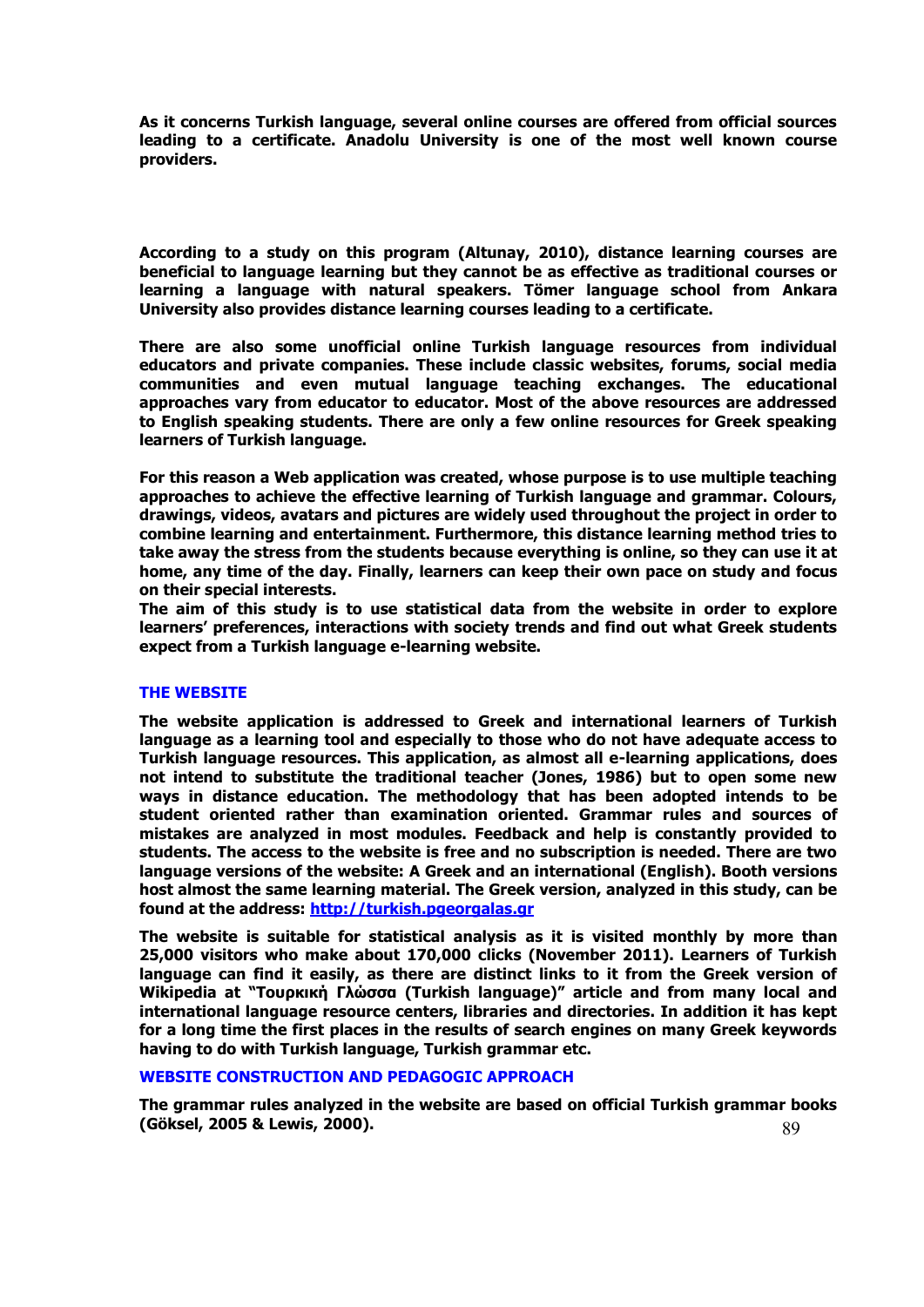**The learning approach that has been adopted follows the scheme: theory, examples, exercises, learning activities. Different types of exercises are provided, like multiple choice, cross link, fill in etc. The most appropriate type of exercise is chosen for every subject. The content is organized in well structured units that can be reached through a drop down menu. All exercises modules have been created with Javascript and VBscript and receive data from a database in the background. The grammar subjects covered in the website are:** 

**Turkish Alphabet, pronouns, verbs, nouns, adjectives, adverbs, date and time, relative spatial positions, suffixes and Turkish sentence structure. There are also vocabulary and language learning activities. VOKI technology has been embedded into the website for the creation of audiovisual material. Turkish speaking avatars have extensively been used along with the technology "text to speech". Both male and female voices are used in order to familiarize learners with the Turkish pronunciation. At the verbs section, for every verb, there is a detailed explanation of the rules that are applied for the conjugation in different tenses. In this way, the learning environment becomes more user-friendly and simulates a teacher. A classic grammar book is difficult to follow this approach because of the lack of space. In a traditional book, only a few cases can be examined for each grammar rule. On the contrary, a computer database application can use an algorithmic approach in order to create almost infinite examples and explain in detail the grammar rules for every verb, noun adjective etc. that a student may seek. Users can get extra help at multiple choice exercises, as they not only get the correct answer, but also feedback for the violated rule, in case of a wrong answer.** 

**In addition, every time a user asks for a new exercise, a completely new random set of exercises is automatically produced. In this way, learner's interest is kept undiminished because the software in the background can provide endless combinations of exercises. In every set of exercises, care has been taken so that almost all different grammar cases and exceptions are examined. Users can also select their language level (beginner or advanced). With this option, learning material is customized to learner's needs. Furthermore, rss feeds and podcasts from carefully selected sources are used, in order to make the content more live and up to date. For example, there are news from Turkish online newspapers, weather forecast, top books, top films and songs in Turkey in real time. In this way, students can approach better Turkish culture and society. There is also a section with shared Greek and Turkish songs (with video and lyrics), proverbs, and common place names, aiming to make the learning process more familiar to Greek learners of Turkish language. The visitors of the site can practice their language skills watching live Turkish TV channels and listen to Turkish radio stations. Finally, collaborative learning can be achieved through the embedded forums.** 

**The following questions were posed in the study:** 

**1. Are there any special days of the week that users prefer for e-learning?** 

**2. During the weekends, do users prefer visiting more light subjects, like listening to songs rather than studying classic grammar subjects?** 

**3. Cross link exercises Vs Fill in exercises. What do users prefer?** 

**4. Theory Vs exercises. When learning the vocabulary, do users prefer studying the theoretical part or doing exercises? How popular are the vocabulary learning modules?** 

**5. Do society trends and fashions (i.e. TV serials) have an influence to the population of a country on their decision to learn a new language?** 

**6. Do users prefer to watch live Turkish TV or listen to Turkish radio stations in order to practice their language skills?** 

**8. Which are the most popular grammar issues? What can be concluded?**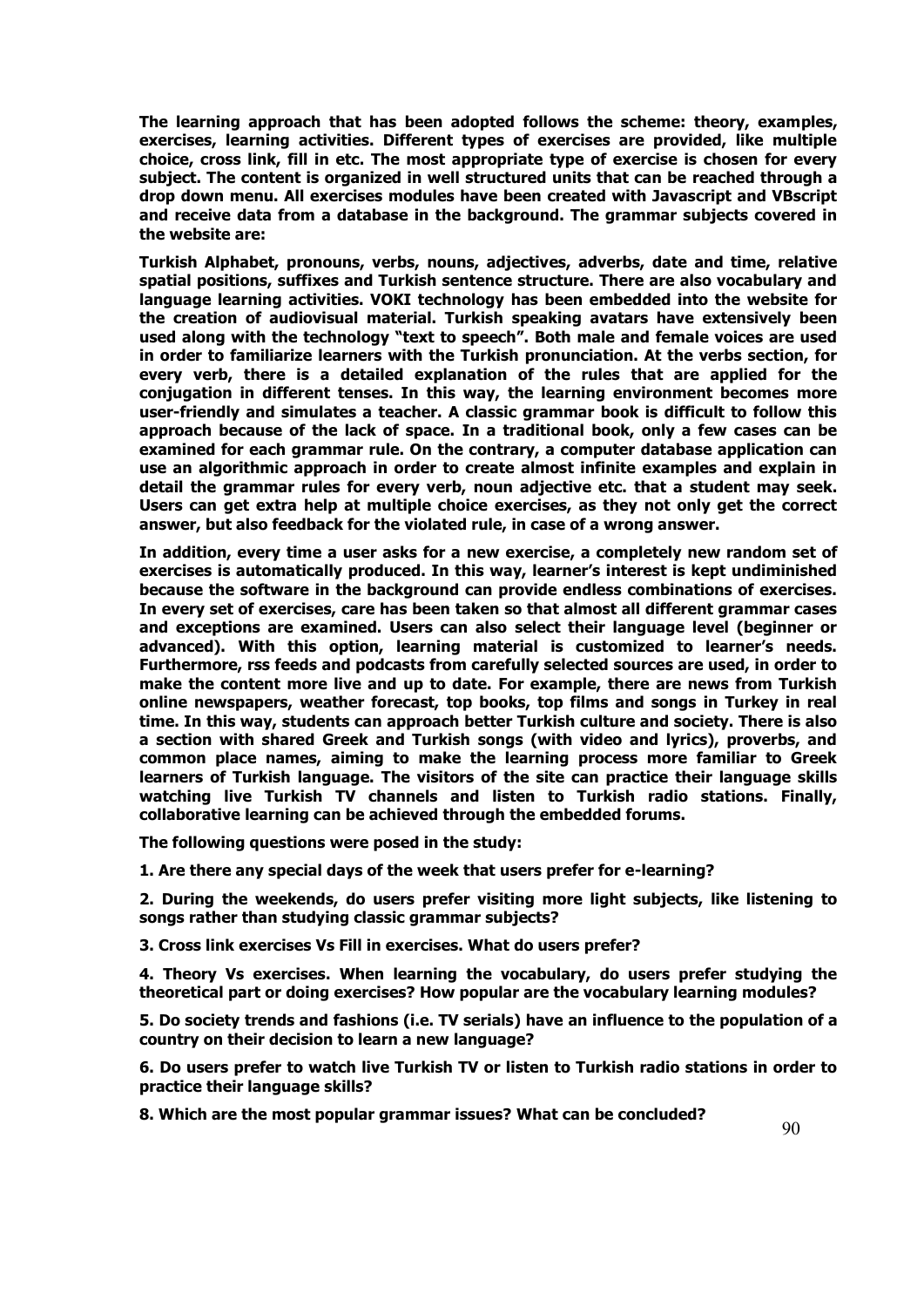# **METHODOLOGY**

**The research was based on website's traffic. The sample contains statistical data that were collected from the site with Google Analytics tool. The data have been taken between the years 2010 and 2011.** 

**ANOVA test was applied for each question that needed statistical analysis. In order to ensure the validity and the reliability (Fraenkel & Wallen, 2008) of the research, special care has been taken by the researcher, so that the sample data were unbiased.** 

**Testing and internal traffic that could influence the results was carefully excluded. During the study period, website traffic wasn't guided to any special modules with preorganized events or campaigns. On the contrary, visitors could make their own patterns from subject to subject according to their educational needs. The large number of clicks can ensure statistical conclusion validity.** 

# **RESULTS**

# **Are there any special days of the week that users prefer for e-learning?**

**The website traffic showed some volatility during the days of the week. This observation leaded to the examination for the days of the week that users prefer to study with the Turkish e-learning application. For each day of the week, the total number of clicks at the main page of the website, were collected for a period of 52 weeks.** 

**According to the results shown in Table: 1, the days with the less clicks are Saturday and Sunday. So, the conclusion is that Greek learners of Turkish language tend to study online more from Monday to Friday. P-value is small enough to ensure that website traffic is day dependable despite the volatility shown in Figure: 1.** 

| Day of the week | <b>Days</b> | Total<br>clicks | <b>Average</b><br>clicks per<br>day | <b>Standard deviation</b> |
|-----------------|-------------|-----------------|-------------------------------------|---------------------------|
| <b>Monday</b>   | 52          | 6496            | 124.92                              | 56.02                     |
| <b>Tuesday</b>  | 52          | 6704            | 128.92                              | 55.66                     |
| Wednesday       | 52          | 7096            | 136.46                              | 58.53                     |
| <b>Thursday</b> | 52          | 6425            | 123.56                              | 52.07                     |
| <b>Friday</b>   | 52          | 5864            | 112.77                              | 48.28                     |
| <b>Saturday</b> | 52          | 5001            | 96.17                               | 44.38                     |
| <b>Sunday</b>   | 52          | 5657            | 108.79                              | 53.73                     |

| Table: 1                                |
|-----------------------------------------|
| Traffic of the main page of the website |
| for each day of the week                |

**P-value: 0.0023**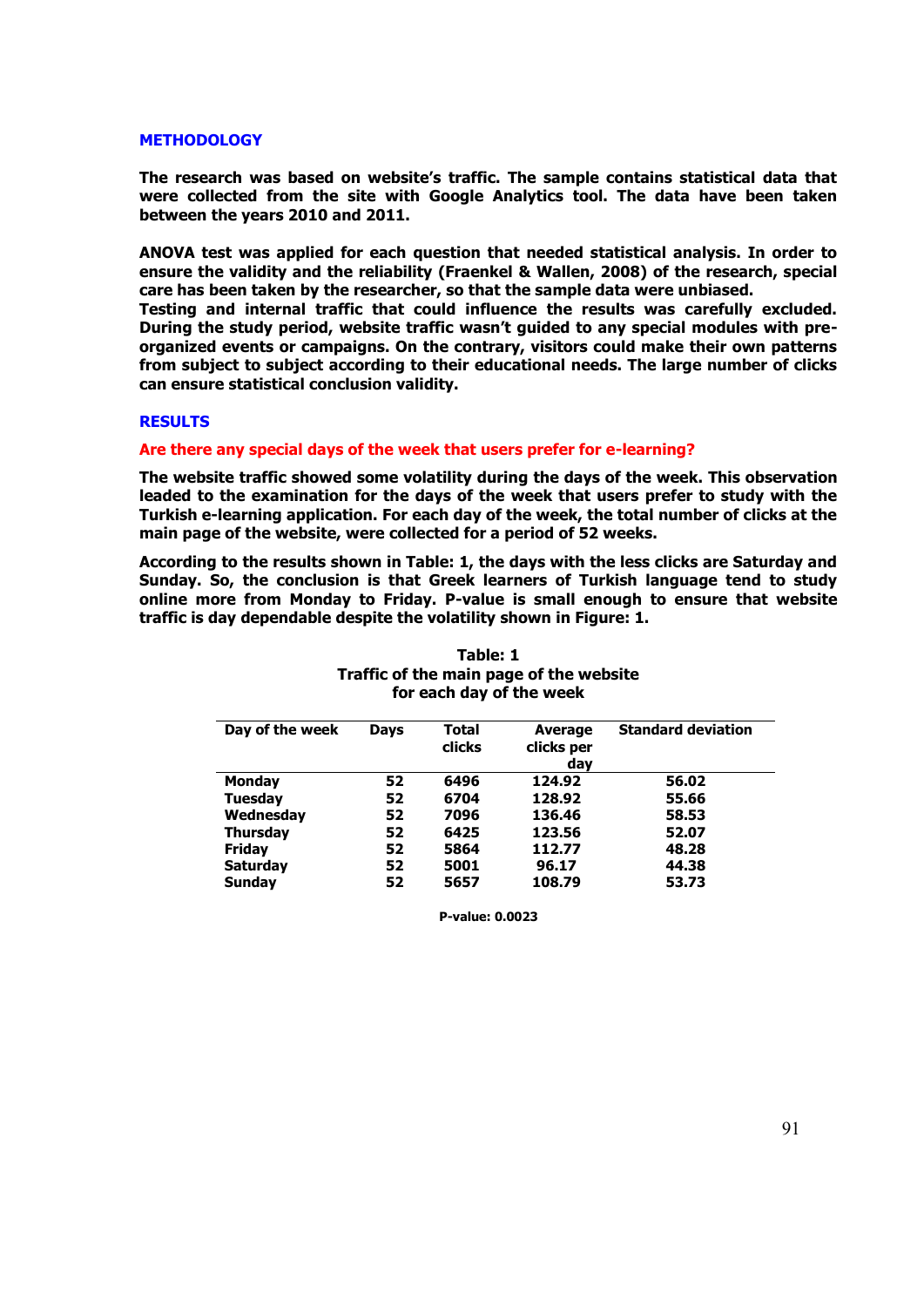

**Figure: 1** 

**Traffic of the main page of the website for each day of the week** 

# **During the weekends, do users prefer visiting more light subjects, like listening to songs rather than studying classic grammar subjects?**

**In the website there is a practice activity that contains some shared Turkish and Greek songs, with lyrics and embedded videos. In order to estimate if users prefer these kinds of activities during the weekend, an ANOVA test was applied.** 

**The percentage of song clicks to the total clicks on the website, were collected for each day of the week. The period of study was one year (52 weeks). The focused parameter here is the mean value.** 

| Day of          | <b>Days</b> | <b>Song clicks</b> | <b>Standard</b> |
|-----------------|-------------|--------------------|-----------------|
| the             |             | /Total clicks %    | deviation       |
| week            |             |                    |                 |
| <b>Monday</b>   | 52          | 6.94               | 3.43            |
| <b>Tuesday</b>  | 52          | 7.52               | 4.08            |
| Wednesday       | 52          | 6.88               | 3.02            |
| <b>Thursday</b> | 52          | 7.45               | 2.65            |
| <b>Friday</b>   | 52          | 8.45               | 4.02            |
| <b>Saturday</b> | 52          | 10.04              | 3.55            |
| <b>Sundav</b>   | 52          | 8.64               | 3.63            |

# **Table: 2 Song clicks to total website clicks percentage for each day of the week**

**P-value: 0.0000254** 

**The very low P-value indicates that "listening to songs" activities are day dependable. The conclusion is that users prefer doing more "light" activities during the weekends, like listening to songs, rather than studying more classical grammar and language subjects.** 

# **Cross link exercises Vs Fill in exercises. What do users prefer?**

**In every language, there is always a group of high-frequency words that cover a significant proportion of running words in spoken and written texts and can be found in all kinds of uses of the language (Nation, 2001). A commonly used and quite effective technique for learning vocabulary in a foreign language is to organize the words into groups with a common theme or characteristic (Oxford, 1990).**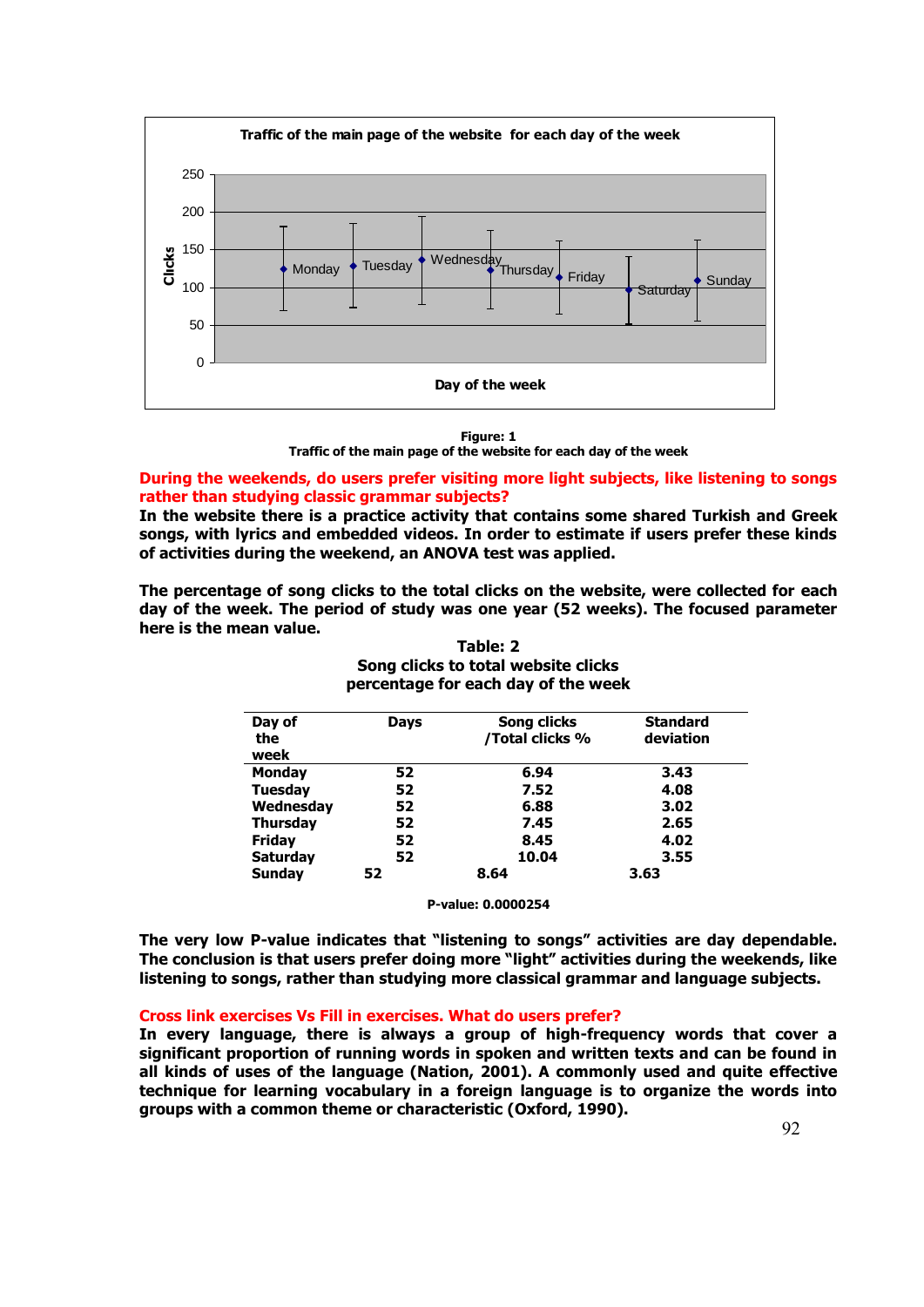**So, it becomes easier for the student to memorize and learn them. Online vocabulary exercises can arouse learners' interest for a foreign language, as long as they are carefully documented (Yip, 2006). A major activity in the website and one of the most popular ones is learning Turkish vocabulary. Two different kinds of exercises are offered to the students: Cross link and Fill in exercises as in Figures 2&3.** 



**A typical fill in vocabulary exercise** 

**Statistical data with the traffic of the above exercises were collected for a period of 6 months. Table: 3 shows that users strongly prefer "Cross link" exercises to "Fill in" ones, despite the volatility of the daily traffic.** 

**Table: 3 Traffic comparison between Cross link and Fill in exercises** 

| <b>Exercise type</b> | <b>Period of study</b> | <b>Total clicks</b>            | Average clicks per day | <b>Standard deviation</b> |
|----------------------|------------------------|--------------------------------|------------------------|---------------------------|
| <b>Cross link</b>    | 181 days               | 25464                          | 140.69                 | 88.90                     |
| Fill in              | 181 days               | 3678                           | 20.32                  | 29.14                     |
|                      |                        | P-value: $2.87 \cdot 10^{-49}$ |                        |                           |

**Theory Vs exercises. When learning the vocabulary, do users prefer studying the theoretical part or doing exercises? How popular are the vocabulary learning modules? A new question was emerged as an enhancement of the previous question. When users study the vocabulary of Turkish language, do they mostly prefer reading the theoretical part, studying lists of words and phrases organized by subject or doing exercises and in what ratio?**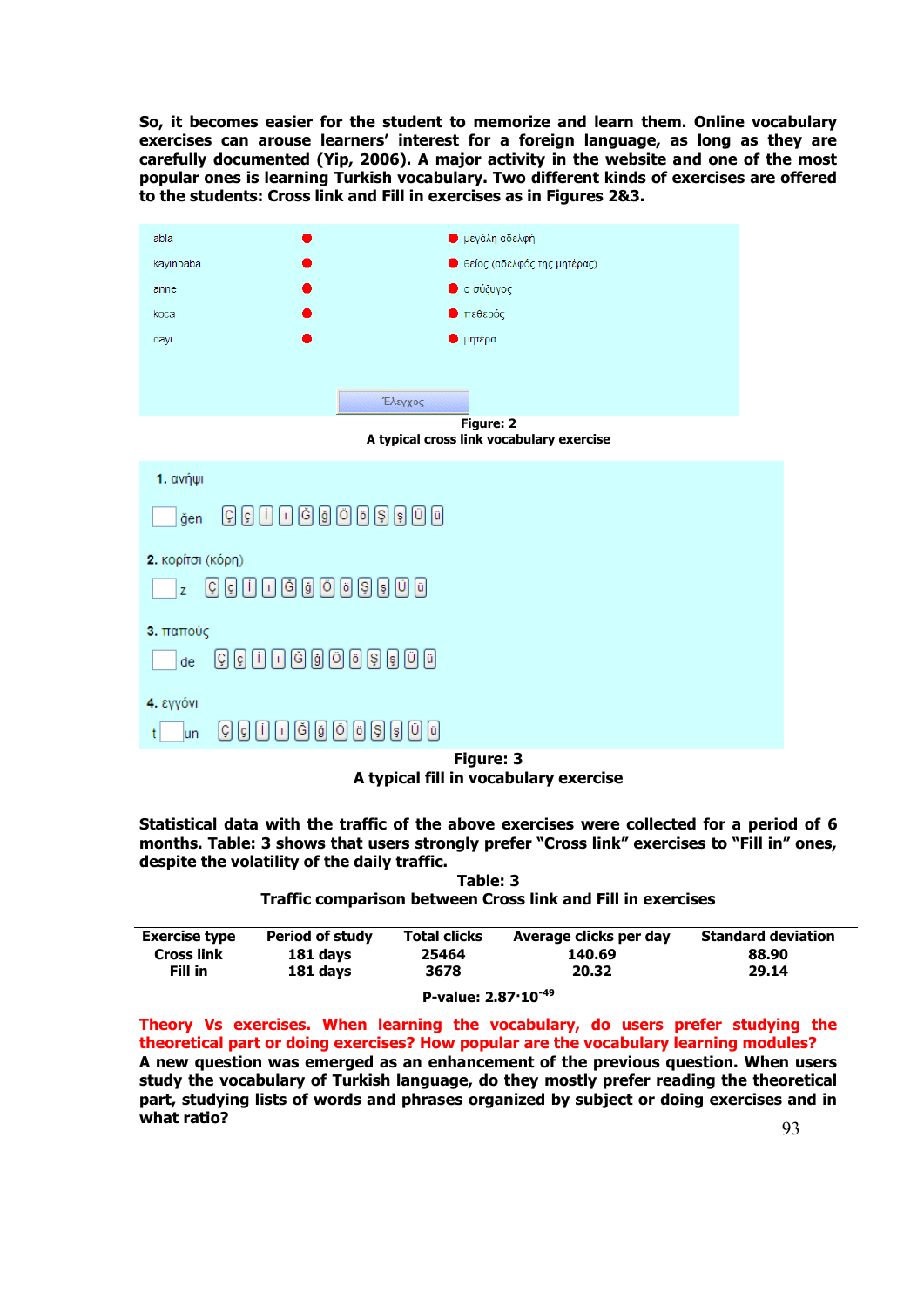| © ΤΟΥΡΚΙΚΗ ΓΛΩΣΣΑ - ΤΟΥΡΚΙΚΟ ΛΕΞΙΛΟΓΙΟ ΜΕΤΑΦΡΑΣΗ ΘΕΩΡΙΑ - Windows Internet Explorer                          |                      |                          |                         |                                   |   |
|--------------------------------------------------------------------------------------------------------------|----------------------|--------------------------|-------------------------|-----------------------------------|---|
| http://turkish.pgeorgalas.gr/TranslationTheorySet.asp                                                        |                      |                          |                         | $\vee$ $\leftrightarrow$ $\times$ |   |
| Επεξεργασία Προβολή Αγαπημένα Εργαλεία Βοήθεια<br>Αρχείο                                                     |                      |                          |                         |                                   |   |
| ΤΟΥΡΚΙΚΗ ΓΛΩΣΣΑ - ΤΟΥΡΚΙΚΟ ΛΕΞΙΛΟΓΙΟ<br>Αγαπημένα                                                            |                      |                          |                         |                                   | 合 |
|                                                                                                              |                      |                          |                         |                                   |   |
| Αρχική Σελίδα<br>Ρήματα<br>Ουσιαστικά                                                                        | Επίθετα Επιρρήματα * | Ζωντανή Εξάσκηση! *      | Γλωσσικά θέματα         | Παζλ Φράσεων                      |   |
| Κοινά Ελληνοτουρκικά <b>*</b><br>Βασικές Γνώσεις<br>Λεξιλόγιο - Μετάφραση<br>*                               | Τουρκικά Ονόματα     | Αγγελίες - Διπλώματα - * | Σχετικά - Σύνδεσμοι - Ψ | <b>English Version</b>            |   |
|                                                                                                              |                      |                          |                         |                                   |   |
|                                                                                                              |                      |                          |                         |                                   |   |
| Οδηγίες:                                                                                                     | Οικογένεια           |                          |                         |                                   |   |
|                                                                                                              |                      |                          |                         |                                   |   |
| Επιλέξτε θέμα και πατήστε το κουμπί Παρουσίαση. Ανά<br>πάσα στιγμή μπορείτε να πάτε στη σελίδα των ασκήσεων. |                      |                          |                         |                                   |   |
|                                                                                                              |                      |                          |                         |                                   |   |
| Οικογένεια                                                                                                   |                      |                          |                         |                                   |   |
| Χρώματα<br>Σπίτι                                                                                             |                      |                          |                         |                                   |   |
| Φαγητό                                                                                                       |                      |                          |                         |                                   |   |
| Ένδυση<br>Χρόνος                                                                                             |                      |                          |                         |                                   |   |
| Διακοπές<br>Σχολική ζωή                                                                                      | baba                 | πατέρας                  |                         |                                   |   |
| Κτήρια - Καταστήματα                                                                                         | anne                 | μητέρα                   |                         |                                   |   |
| Ανθρώπινες καταστάσεις<br>Μέρη του σώματος                                                                   |                      |                          |                         |                                   |   |
| Υπολογιστές<br><b>1vτερνετ - Facebook</b>                                                                    | oğul                 | αγόρι (γιος)             |                         |                                   |   |
| Τι: Πώς: Πού:                                                                                                | kiz                  |                          | κορίτσι (κόρη)          |                                   |   |
| Γεωγραφία<br>Χώρες                                                                                           | kardes               | αδελφός                  |                         |                                   |   |
| Υγεία<br>ΠΟλιτική                                                                                            | kız kardesi          | αδελφή                   |                         |                                   |   |
| Χρήμα                                                                                                        | dede                 | παπούς                   |                         |                                   |   |
| Εργασία σε εταιρία                                                                                           |                      |                          |                         |                                   |   |
| k                                                                                                            | nine<br><b>COLE</b>  | viaviá                   |                         |                                   |   |
| Ολοκληρώθηκε                                                                                                 |                      |                          |                         | <b>O</b> Internet                 |   |

**Figure: 4 Learning Turkish vocabulary-The theoretical part** 

**and fill in) were collected for a period of 6 months.** 

|                         |                              |                 |                              | <u>Hanne comparison between theory and excretises modules</u> |  |
|-------------------------|------------------------------|-----------------|------------------------------|---------------------------------------------------------------|--|
| <b>Activity</b><br>type | <b>Period</b><br>οf<br>study | Total<br>clicks | Average<br>clicks per<br>day | <b>Standard deviation</b>                                     |  |
| <b>Theory</b>           | 181<br>days                  | 26241           | 144.98                       | 65.12                                                         |  |
| <b>Exercises</b>        | 181<br>days                  | 29632           | 163.71                       | 92.63                                                         |  |
|                         |                              |                 |                              |                                                               |  |

**Table: 4 Traffic comparison between theory and exercises modules** 

**P-value: 0.027** 

**Table: 4 shows a small preference to exercises. This preference could be explained from the need of the students to practice their language skills and the lack of many online exercises on Turkish grammar.** 

**During this period both vocabulary learning modules received totally 55873 clicks. At the same time the Greek version of the website received totally 399112 clicks. This leads us to the conclusion that almost 14% of the visitors' activity had to do with learning Turkish vocabulary. This secondary result shows the importance of vocabulary activities in an online language learning application.** 

# **Do society trends and fashions (i.e. TV serials) have an influence to the population of a country on their decision to learn a new language?**

**On June 15 2011, the transmission of several Turkish TV serials started on Greek television. According to TV polls, most of them became very popular to the Greek audience. As it was shown at question 1, the e-learning Turkish language and grammar website, usually collects less traffic during the weekends and holidays. But since the Turkish serials had started, a sudden increase was observed to the number of unique visitors and the total number of clicks.**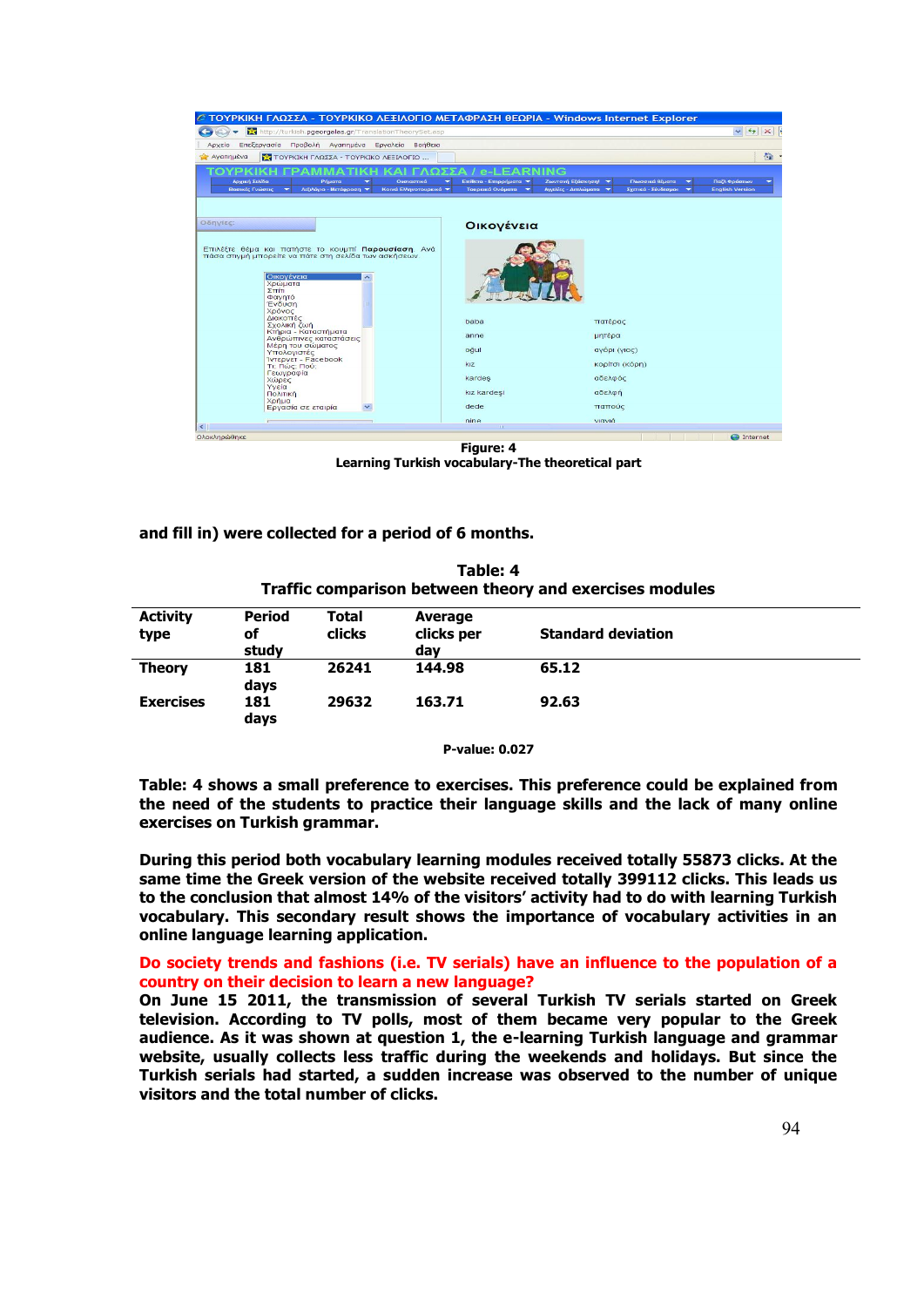**To investigate this influence, the number of clicks on the main page two months before serials starting date, was compared with the total number of clicks two months after the transmission of serials had started on Greek television. This contains the periods 15/04/2011 - 15/06/2011 and 16/06/2011 - 17/08/2011.** 

| <b>TV serials starting</b><br>date | <b>Period</b> | <b>Total clicks</b> | Average<br>clicks per<br>day | <b>Standard deviation</b> |
|------------------------------------|---------------|---------------------|------------------------------|---------------------------|
| <b>Before</b>                      | 62<br>days    | 8242                | 130.83                       | 31.84                     |
| After                              | 62<br>days    | 10817               | 171.70                       | 36.90                     |

# **Table: 5 Traffic comparison for main page before and after Turkish TV serials starting date**

**P-value: 8.14·10-10**

**The ANOVA test showed that the "TV serials" factor had a great impact on the popularity of the website. The conclusion is that the interest of Greek people for Turkish language and the consequent total number of clicks was significantly increased after the starting date of Turkish TV serials.A more generalized conclusion is that society trends and fashions generally have an impact to the number of people who select to learn a new foreign language.** 

**6. Do users prefer to watch live Turkish TV or listen to Turkish radio stations in order to practice their language skills.** 

**The website offers many opportunities for online practice. Some of the most popular Turkish TV and radio stations that transmit their program online have been embedded into the website. The learners of Turkish language can practice their language skills watching online TV and listening to radio live.** 

**The question is which one of the two activities is the most popular. The focused parameter here is the number of clicks on each media source. The period of study was one month.** 

**Table: 6 Traffic comparison between Radio and TV modules** 

| <b>Activity</b><br>type | <b>Period of</b><br>studv | Total<br>clicks | Average<br>clicks per day | <b>Standard</b><br>deviation |
|-------------------------|---------------------------|-----------------|---------------------------|------------------------------|
| <b>Radio</b>            | 31 days                   | 765             | 24.68                     | 11.31                        |
| TV                      | 31 days                   | 3252            | 104.90                    | 38.02                        |

**P-value: 1.97·10-16**

**Table: 6 shows a strong preference to TV channels against radio stations.** 

**Which are the most popular grammar issues of the website? What can be concluded? The website covers the biggest part of Turkish grammar with theory, exercises and examples. Traffic analysis (Table: 7) showed that the most popular exclusively grammar issues are:**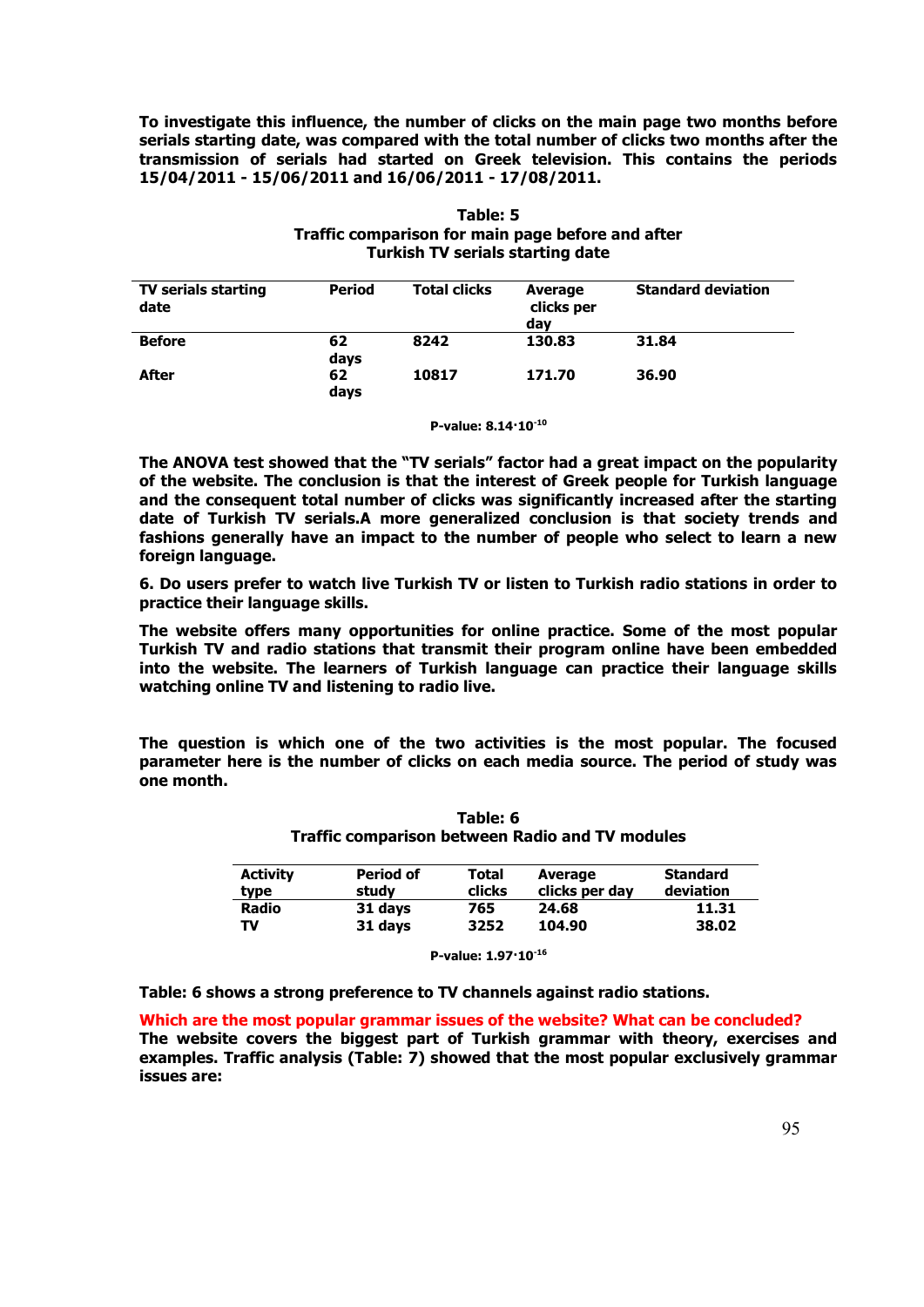| <b>Grammar Issues</b>                   | <b>Clicks</b> | <b>Popularity %</b> |
|-----------------------------------------|---------------|---------------------|
| <b>Learn to Conjugate Verbs</b>         | 163,028       | 11.31%              |
| <b>Learning Turkish Pronouns</b>        | 104,792       | 7.27%               |
| <b>Learning the Alphabet</b>            | 91,032        | 6.32%               |
| <b>Learning the Numbers</b>             | 46,734        | 3.24%               |
| <b>Forming Noun Compounds</b>           | 16,493        | 1.14%               |
| <b>Learning Sentence Structure with</b> | 13,209        | 0.92%               |
| <b>Puzzles</b>                          |               |                     |
| <b>Forming the Plural</b>               | 11,430        | 0.79%               |

# **Table: 7 Popularity of Turkish Grammar issues in the website for the period 01/12/2012 – 30/11/2011**

**Total website clicks during this period: 1,441,106** 

#### **Learn to conjugate verbs.**

**The website implements a special method for learning the conjugation of Turkish verbs in all tenses (Figure 5). There is a database that contains the most important verbs of Turkish language. The beginners can see the only some basic verbs, whereas a bigger list is offered to advanced learners.** 

**A special software in the background, conjugates automatically the selected verb, in affirmative, negative, question and negative question. At the same time the rules of conjugation are explained to the user step by step. Verbs hold a key role in every language. It is impossible to communicate in a foreign language if we have not understood the formation and the usage of verbs. Especially in Turkish language, there are some tenses i.e. Geniş zaman (Kaili, 2008), that are used in a different manner than in Greek language.** 



**This may explain the popularity of this activity.** 

**Figure: 5 Turkish verbs - Explaining the rules of conjugation**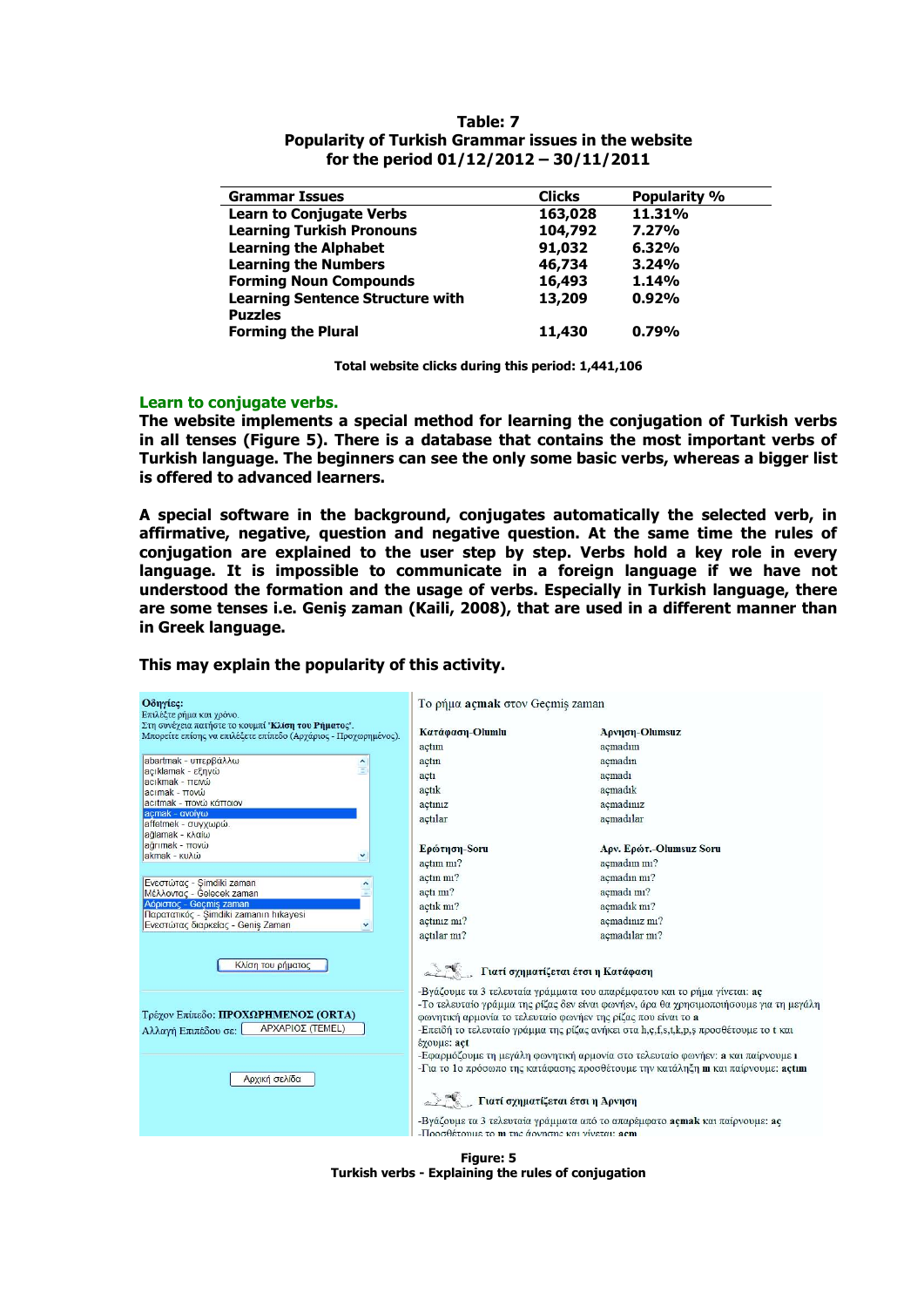### **Turkish Alphabet, pronouns and numbers.**

**In the website, there are several activities that present in detail the above subjects. Text and sound have extensively been used to help the learners of Turkish language. The large interest to these activities probably reveals that the greatest part of users is still in their first steps into Turkish language studies.** 

#### **Nouns**

**The most popular subject in nouns that users want to learn is the formation of Plural. This probably reveals that most users are still beginners in their Turkish language studies. In addition there is a special interest in Turkish noun compounds (belirtisiz tamlamalar). In Greek and most European languages, such a grammar issue does not exist. So, as a really challenging subject to learn, it attracts many visitors who have difficulties to understand the formation and the usage of Turkish noun compounds. iv. Turkish sentence structure.** 

**Previous CALL studies have shown that online quizzes can help students to understand more quickly the structure of a sentence in a foreign language (Reiko, 2002).The website helps the users to learn Turkish sentence construction through phrase puzzles. Sentences in most European languages have the structure: Subject – Verb – Object. On the contrary, Turkish sentence structure is: Subject – Object - Verb. In addition, Turkish is an agglutinating language. There are no articles and genders. To show the person and the possession, suffixes are added at the end of the words. As a matter of fact, a Greek learner of Turkish language must learn to speak without articles, genders etc. (Millas, 2008).** 

**Furthermore, in Turkish language the verbs "to be" and "to have" do not exist. Word order is important in Turkish language, whereas in Greek language word order is not of great importance (Millas, 2008). This different structure seems to become a major difficulty to Greek and other European learners of Turkish language and may explain the popularity of this activity.** 

| Καθαρισμός<br>otobüs<br>$\mid$ m <sup>2</sup><br>buradan<br>otele<br>var |
|--------------------------------------------------------------------------|
| Καθαρισμός<br>baklava<br>iyi<br>satılıyor?<br>nerede<br>lenl             |
| Καθαρισμός<br>İstanbul'dan<br>Bülent<br>geliyor<br>mu?                   |
| Καθαρισμός<br>öğrenci<br>bizim<br>iki<br>sinifta<br> on <br>var          |
| Figure: 6<br>A phrase puzzle exercise                                    |

# **CONCLUSIONS**

**This study showed that the amount of time spent on the e-learning website, by Greek learners of Turkish language, is day dependable. The subjects that users prefer to study are also day dependable. Generally users tend to study less and prefer more light subjects, like listening to songs, during the weekends.**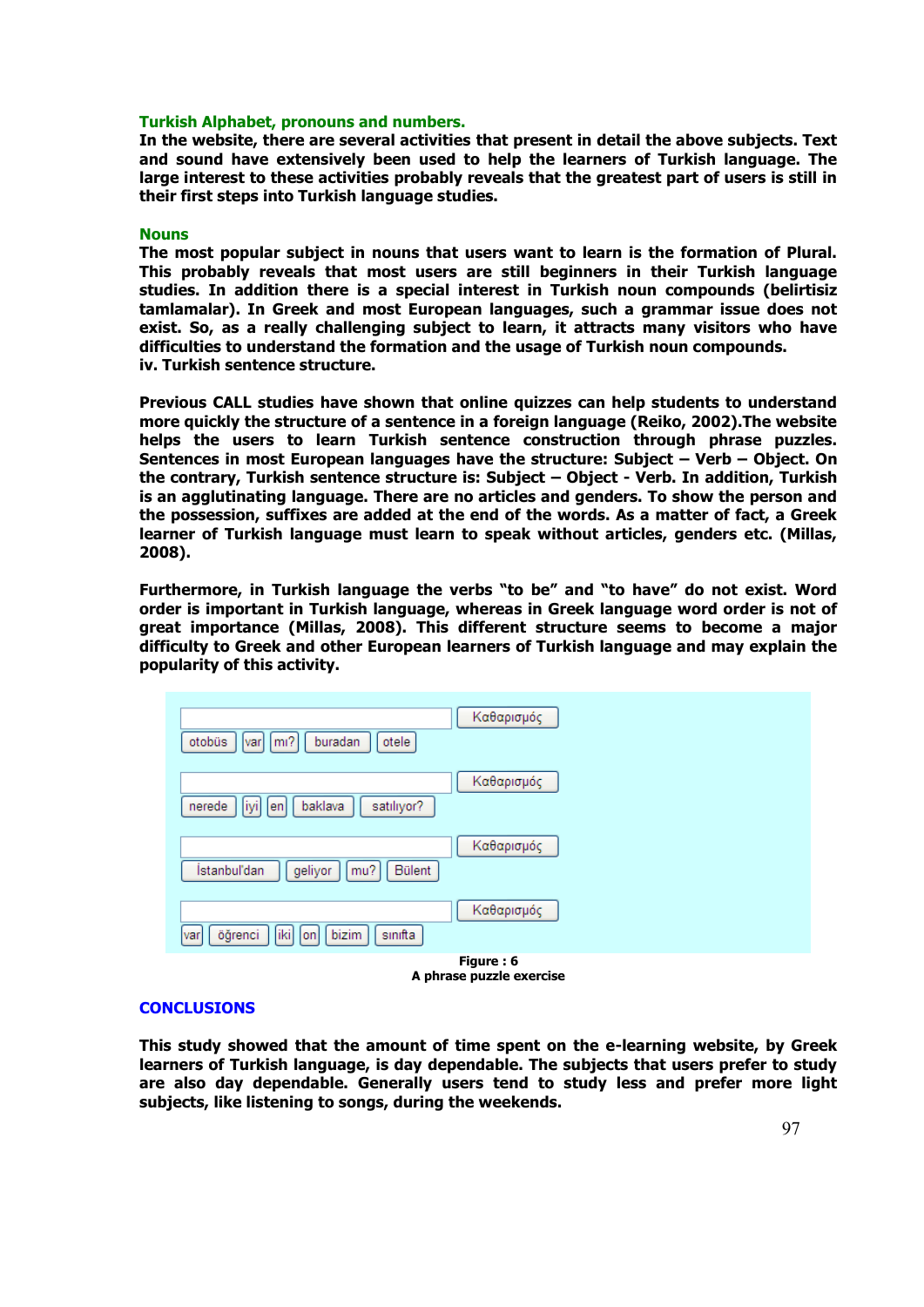**A partial explanation of the above finding could be that learners of Turkish language generally use their computers at home during the weekend, whereas the rest days of the week may visit the website from their work or educational institution's computers. Another explanation could be that users tend to combine learning and entertainment more during the weekend, rather than the rest days of the week.** 

**In addition, according to the findings, there is a need for Turkish grammar online exercises for practice. From the different types of exercises, online learners generally prefer doing fast exercises that include no typing or minimal typing, even if they get help with special Turkish characters. Of course the role of dictation with "fill in" exercises is very important in learning a foreign language. Here emerges the importance of a traditional teacher who will guide the students to all types of exercises and not just let them select some fast ones.** 

**Another interest finding was how TV serials motivated many Greek people to start learning the Turkish language. According to Table: 5, since Turkish serials started, there was a sudden increase by at least 20% of the people who visited the website, trying to find material for Turkish language.** 

**As for online resources, streaming TV seems to attract more language learners than online radio. Nowadays most users have fast Internet access, so they are able to view TV channels without interruptions.** 

**A final conclusion is that the majority of users seek introductory Turkish grammar and language material.** 

**An explanation of the above finding could be that people generally want to have an introductory contact with a foreign language before they decide to take a course. Among the grammar subjects, users mostly focus on verbs, which keep a key role to every language and especially on verb conjugation rules. They also try to clarify some special grammar issues, like noun compounds, that do not exist in Greek and other European languages. Subjects that students are not familiar with, generally need more time and more examples and exercises for comprehension. Finally, visitors look for practice exercises on Turkish sentence structure through puzzles. This is probably the result that Turkish sentence structure is very different from the sentence structure of most European languages.** 

**This research could be enhanced in the future with findings from traffic analysis of international learners of Turkish language.** 

#### **REFERENCE**

**Altunay, D. & Mutlu M.E. (2010). Distances et savois, ISSN 1765-0887, Vol. 8, No 3, 2010, pages 463-473**

**Chapelle, C. (2001). Computer Applications in Second Language Acquisition, Cambridge University Press, Cambridge.** 

Chatziplis P., **Vassala P.**, **Lionarakis A. (2007), Distance Learning in Secondary Education, Open Education: the Magazine for Distance Learning and Educational Technology, Vol. 3, No. 1 (2007)** 

98 **Devedzic, V. (2004). Education and the Semantic Web, International Journal of Artificial Intelligence in Education, Volume 14 Issue 2, April 2004.**